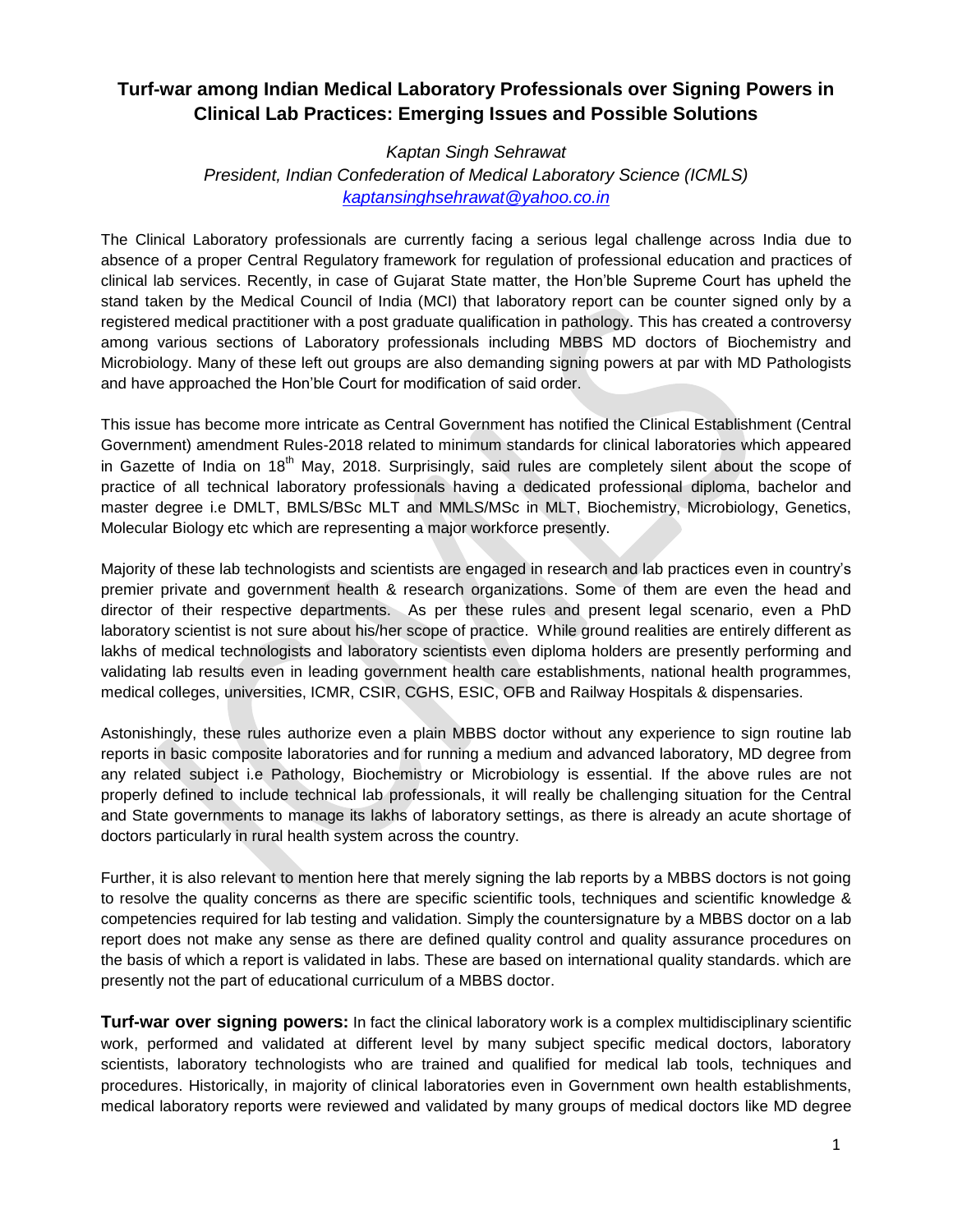holders in Pathology, Microbiology, Clinical Biochemistry and Professional degree/diploma holders of medical lab sciences i.e. BSc, MSC and PhD etc in respective subjects. Initially this issue cropped up in various states between two private professional groups i.e. MBBS MD private practicing pathologists doctors registered under MCI and the Clinical Laboratory Scientists, Technologists and Technicians who are not part of MCI who are running laboratories since last many decades.

Since laboratory diagnostics is a 5 billion dollar business annually in India and one of the fastest growing health care industries. Therefore, turf-war for business of private laboratories has now transformed into a legal battle. Before the situation becomes more complicated, the Central Government should come forward with some practical legal solution to settle this national health issue on priority which may have larger impact on the quality of health care services. The laboratory Services are one of the important parts of health care establishments having direct impact on the lives of millions of people in the country. However, the regulation of professional education, practices and professionals is a big challenge due to very diverse cadre of human resources, yet is very necessary step for providing qualitative and accredited lab services. The most of the developed and developing countries have specific laws to regulate this profession and its professionals but in India we do not have regulatory body for this purpose which is posing a serious threat for quality of lab services and patient safety. It is an alarming fact that less than 1% of Indian clinical laboratories are accredited through ISO-15189 International clinical laboratory quality standard and on the other side there is a big tussle over the control of business and signing powers. There is plethora of regulatory bodies in health nevertheless more than 50% of health workforce is still unregulated. Medical Laboratory Services including its professionals is one of the major unregulated fields.

To understand this health matter in comprehensive manner, we must know about the following important facts related to clinical laboratory practices and education regulation.

### **Statistics of Medical Laboratory Professional Education & Services**

\* (Estimated laboratory statistics based on database of professional associations affiliated to ICMLS including Government & private health care establishments)

| <b>Indicators</b>                                                                                            | <b>Number</b>          | <b>Detail</b>                                                |  |  |
|--------------------------------------------------------------------------------------------------------------|------------------------|--------------------------------------------------------------|--|--|
| Total Laboratories                                                                                           | 3 Lakh                 | Government & Private, every size                             |  |  |
| <b>Total NABL Accredited</b>                                                                                 | $< 1\%$                | Less than 1% and in Government only few numbers              |  |  |
| Laboratories                                                                                                 |                        |                                                              |  |  |
| ISO-15189<br>(as per                                                                                         |                        |                                                              |  |  |
| International<br>Lab                                                                                         |                        |                                                              |  |  |
| <b>Quality Standards)</b>                                                                                    |                        |                                                              |  |  |
| <b>Total MBBS MD Doctors- Less than 15000</b>                                                                |                        |                                                              |  |  |
| (Pathologists, Biochemists and Microbiologists who are in Practice-Governed by MCI)                          |                        |                                                              |  |  |
|                                                                                                              |                        |                                                              |  |  |
| Pathologists,                                                                                                | Less than 15000        | As no live membership database of these professionals are    |  |  |
| <b>Biochemists</b>                                                                                           |                        | available on MCI website. Number is based on the database    |  |  |
| Microbiologists                                                                                              | (in teaching research) | compiled by ICMLS affiliated associations. More than 50% of  |  |  |
|                                                                                                              | and lab Practice)      | these doctors are associated with teaching and research      |  |  |
|                                                                                                              |                        | activities in Government and around private medical colleges |  |  |
|                                                                                                              |                        | and rest 50% are engaged in private laboratories.            |  |  |
|                                                                                                              |                        |                                                              |  |  |
| Total Technical Laboratory Workforce-More than 5 lakhs- No regulatory body at present                        |                        |                                                              |  |  |
| (Laboratory Scientists, Medical Laboratory Technologists, Medical Laboratory Technician Diploma/ Certificate |                        |                                                              |  |  |
| holders)                                                                                                     |                        |                                                              |  |  |
|                                                                                                              |                        |                                                              |  |  |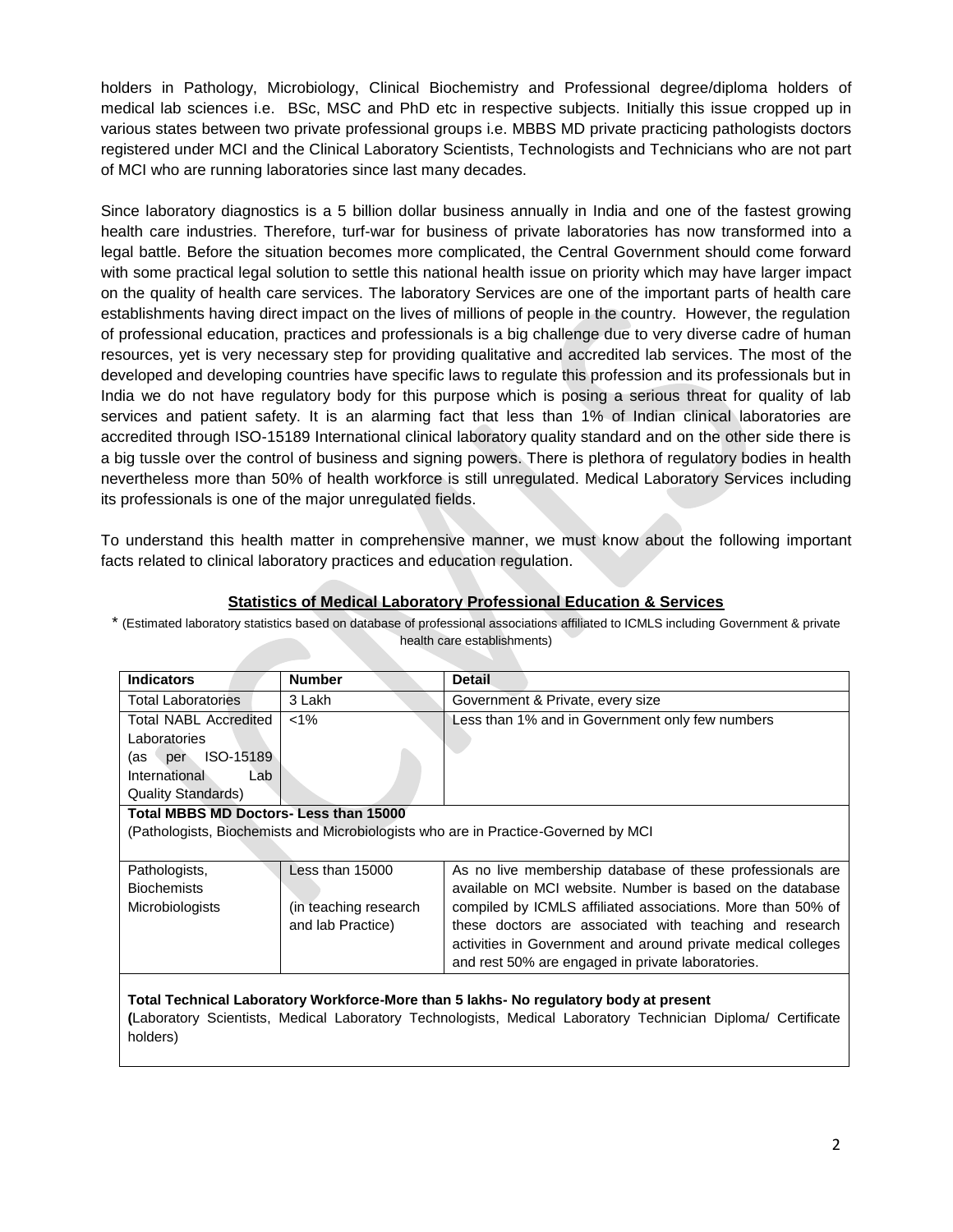| Laboratory Scientists/<br>Faculty<br>MSc, PhD in related<br>field                                          | 10 Thousand<br>(in teaching research<br>and lab Practice) | 2% of total workforce, mostly posted in research and teaching<br>in medical colleges and ICMR, CSIR network of laboratories                                                                                                                                                                                                             |  |
|------------------------------------------------------------------------------------------------------------|-----------------------------------------------------------|-----------------------------------------------------------------------------------------------------------------------------------------------------------------------------------------------------------------------------------------------------------------------------------------------------------------------------------------|--|
| Medical<br>Laboratory<br>Technologists<br><b>BSc MLT/BSc MLT</b>                                           | 1.5 Lakh                                                  | 30% of total workforce mostly placed in Government and<br>private health care laboratories network of secondary and<br>tertiary care hospitals and health institutions.                                                                                                                                                                 |  |
| Medical<br>Laboratory<br>Technician<br>Diploma/<br>Certificate<br>holders                                  | 3.25 Lakh                                                 | 65% of total technical workforce mostly placed in Government<br>and private health care laboratories network of primary health<br>like CGHS, ESIC, Railway,<br>centre/dispensaries<br><b>OFB</b><br>(Defence), State run PHC/CHC/Rural Health care centers and<br>private health laboratories performing routine laboratory<br>testing. |  |
| Medical<br>Laboratory<br>staff without any formal<br>professional<br>qualification<br>of<br>diploma/Degree | 15,000                                                    | Most of these staff were recruited a long back in Government<br>at a time when no formal degree/ diploma was available, few<br>of them may be part of private health laboratories.                                                                                                                                                      |  |
| <b>Medical Laboratory</b>                                                                                  |                                                           | Though, previously there was no uniformity in educational                                                                                                                                                                                                                                                                               |  |
| <b>Professional</b>                                                                                        |                                                           | courses, course curricula, duration of courses due to absence                                                                                                                                                                                                                                                                           |  |
| <b>Educational Courses</b>                                                                                 |                                                           | of a regulatory body. Nevertheless, to fulfill the demand of                                                                                                                                                                                                                                                                            |  |
| Professional<br>Diploma<br>Courses                                                                         | >1500<br>Government<br>and Private institutions           | trained and qualified lab manpower, the Ministry of health &<br>FW has recently revamped Course curricula of Professional<br>Diploma, Bachelor and master Degree Courses available on                                                                                                                                                   |  |
| Professional Bachelor                                                                                      | >300                                                      | Ministry website also. Duration of Professional degree is 4                                                                                                                                                                                                                                                                             |  |
| Degree Courses                                                                                             | Universities/Colleges                                     | years and master is 2 years                                                                                                                                                                                                                                                                                                             |  |
| Professional<br>Master                                                                                     | >70                                                       |                                                                                                                                                                                                                                                                                                                                         |  |
| and Doctorate Degree                                                                                       | Universities                                              |                                                                                                                                                                                                                                                                                                                                         |  |
| Courses                                                                                                    |                                                           |                                                                                                                                                                                                                                                                                                                                         |  |

**Absence of a central regulatory body/ Council and its implications in clinical laboratory professional education and practices**- The medical laboratories are important and leading segment of modern health care system. This segment is representing one of the largest groups of health care professionals after nurses and doctors. This service of health care is largely managed by the medical lab technology professionals' i.e Medical Lab Technologists and Lab Scientists who are mostly professional graduates and post-graduates including those holding doctoral degree in lab sciences to their credit. However, there is no facility for registration and licensing of professionals due to absence of a regulatory council at central level yet, it is estimated on the basis of data provided by their professional associations that presently around 5 lakhs of medical laboratory technology professionals are working in private and government health care establishments.

The Medical Laboratory Sciences and its professionals often work behind the scene have made significant strides and contribution during the last few decades to the amazing development of medical sciences. Considering the importance of it, several small and big countries have set up a systematic regulatory framework for medical laboratory profession and professionals. It is, however, regrettable, that in India, no such thing exists even after 70 years of Independence. There is no mechanism to regulate the professional education and practices of medical lab profession and neither the state governments nor the Centre in past have shown seriousness to tackle this situation.

In the absence of such a Central body, thousands of educational institutions in India have mushroomed in a haphazard manner; a number of them are there only to reap huge profits though they do not have any basic facilities. There is also a lot of problems for professionals working in government and non-government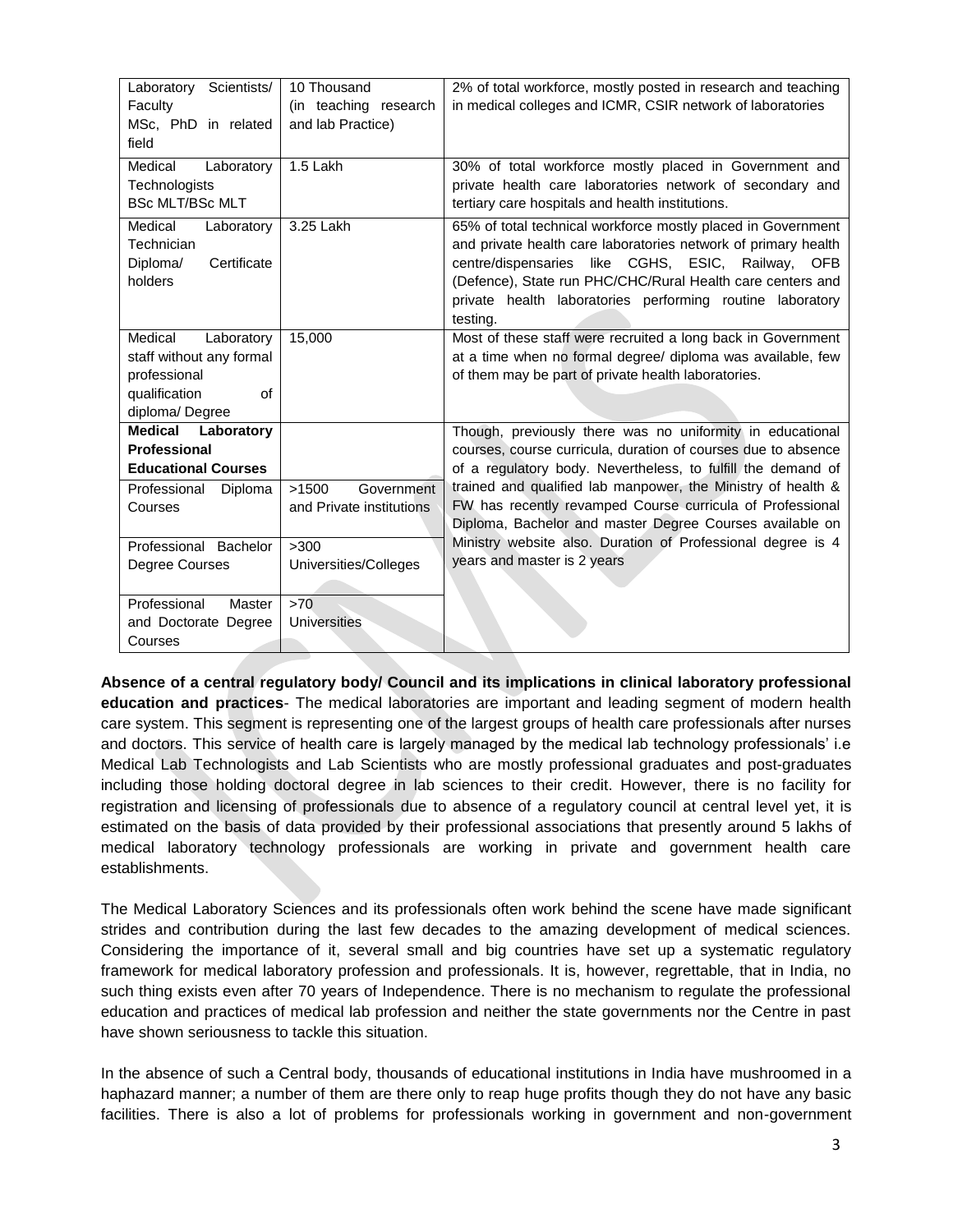institutions, due to lack of necessary legislation for regulating education system and laboratory services, such as lacking the right to work (license) unclear scope of practice despite having the necessary professional qualification; There is a plethora of designations, posts, salaries, allowances, recruitment rules and terms of service in different departments for the same work. While, on the one hand, many unqualified people control the education system and laboratory services, highly educated laboratory professionals are also deprived of their right to work on the other hand.

**Central Government's Initiatives in the past-** the Central government has taken various initiatives in the past to set up a regulatory body. In this regard, an attempt to set up Central Paramedical Councils failed due to the insensitivity of the previous governments towards the Allied Health Sciences staff. The Central Paramedical Councils Bill 2007, even after the examination of the Parliamentary Committee was shelved under the pretext of setting up a single regulatory body- NCHRH, for the entire health sector. After more than three years of discussion and debate, NCHRH Bill-2011 was also turned down by the Parliamentary Committee. Ultimately, the decades-old demand of millions of Allied Health Professionals for the regulation of education system and the profession has been hanging in the balance. After this setback, the Ministry of Health, in the year 2014, decided to form the National Board for Allied Health Sciences but the proposal did not materialize due to administrative insensitivity. Once again, the Health Ministry, in an inexplicable haste came up with a poor draft Allied Health Professional Council Bill-2015 and once again, the issue has been shelved. All the associations affiliated to the ICMLS, even as they expressed their cautious optimism also voiced their resentment towards the wavering attitude of the Ministry of Health on this long standing important national issue.

| S. No.         | Name of Council                                             | Category                                   |
|----------------|-------------------------------------------------------------|--------------------------------------------|
|                | Medical Council of India                                    | For Allopathic Doctors-MBBS                |
| $\mathcal{P}$  | Dental Council of India                                     | <b>For Dentists-BDS</b>                    |
| 3              | Central Council of Indian Medicine                          | For Ayush Doctors- BAMS, BUMS              |
| 4              | Central Council of Homeopathy                               | For Homeopathy Doctors-BHMS                |
| 5              | <b>Indian Nursing Council</b>                               | <b>For Nurses</b>                          |
| 6              | Pharmacy Council of India                                   | <b>For Pharmacists</b>                     |
| $\overline{7}$ | Rehabilitation Council of India                             | For Rehabilitation Professionals & workers |
| 8              | The Clinical Establishments                                 | For Registration & Regulation of health    |
|                | (Registration & Regulation) Act-2010                        | care establishments                        |
| 9              | The Allied Health Professionals Council-Bill-for            | Pending                                    |
|                | establishment of Central Council for AHPs including Medical |                                            |
|                | Lab Professionals                                           |                                            |

### **Health Councils for various Categories of Health Professionals**

| <b>Common Professional Qualification in Lab Sciences:-</b> |                             |                                  |  |
|------------------------------------------------------------|-----------------------------|----------------------------------|--|
| Diploma                                                    | <b>DMLT</b>                 |                                  |  |
| Degree                                                     | <b>BSc MLT/BMLT/BMLS</b>    |                                  |  |
| Master Degree                                              | MSc MLT/ MMLS               | Microbiology                     |  |
|                                                            |                             | Virology                         |  |
|                                                            |                             | Biochemistry                     |  |
|                                                            |                             | Pathology & Transfusion Medicine |  |
|                                                            |                             | Molecular Biology                |  |
|                                                            |                             | Genetics                         |  |
|                                                            |                             | Immunology                       |  |
|                                                            |                             | <b>Total Quality Management</b>  |  |
|                                                            |                             | <b>Clinical Research</b>         |  |
|                                                            |                             | Other related subjects           |  |
| PhD                                                        | PhD in related Lab subjects |                                  |  |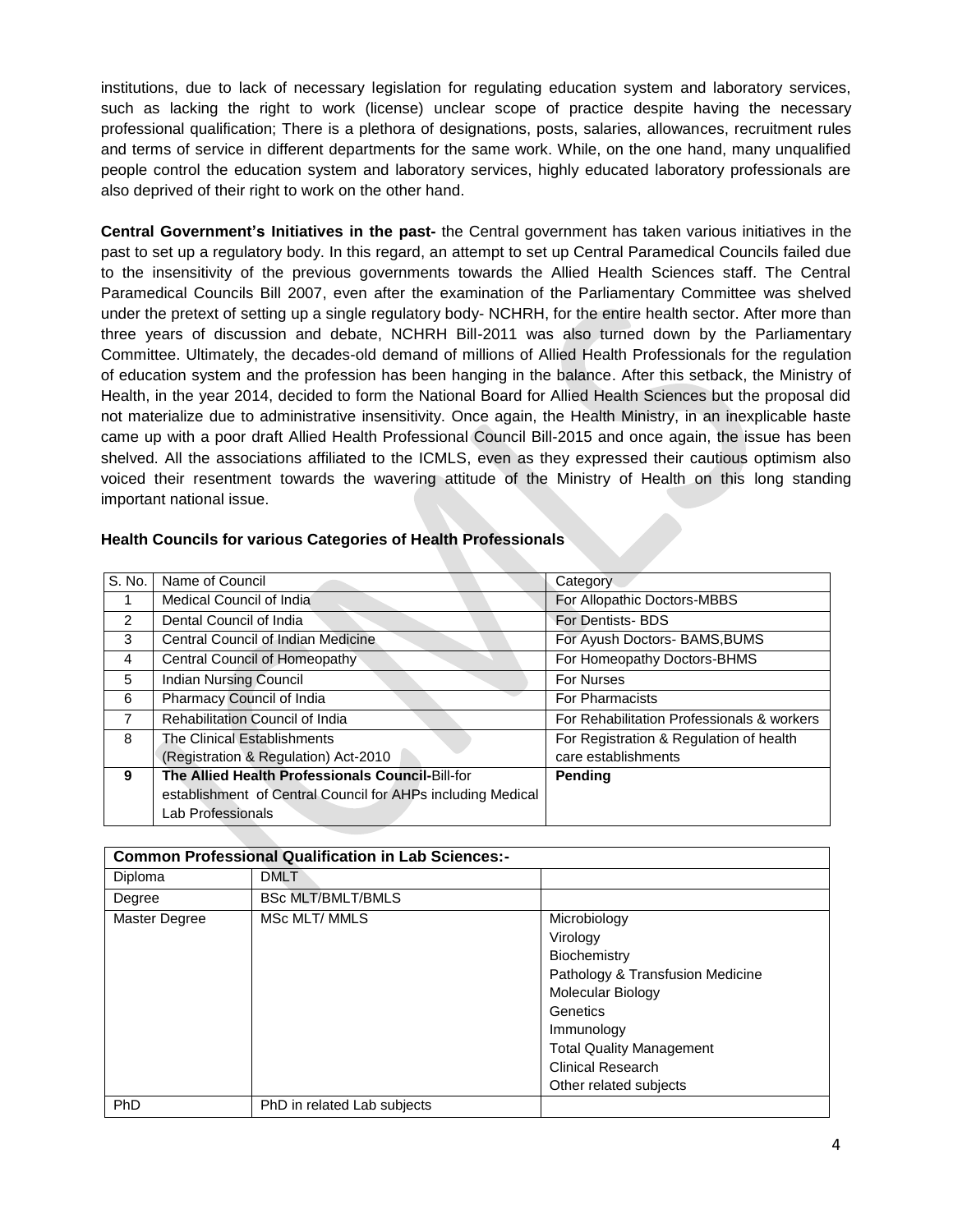**Registration & Regulation of Clinical Laboratories under the Clinical Establishment (Central Government) Amendment Rules, 2018:** Instead of establishing a proper statutory mechanism, recently, the central government has, without any comprehensive and practical thinking, notified draft of Clinical Establishment (Central Government) Rules 2017 related to minimum standards for clinical labs which have been finalized and notified again on 18<sup>th</sup> May, 2018. The legal purpose of the Clinical Establishment Act 2010 is to register and regulate all the health related establishments in the country, to set standards for health related services and facilities, but it does not have a legal provision for the registration of various professionals related to the medical profession. And if not they should register all unregulated categories under this Act. For the said purpose, there are professional councils/bodies of different occupations, such as MCI, INC, DCI, PCI etc. which regulate standards of professional education and qualification and practices etc of the respective professionals. The Clinical Establishment (Central Government) Rules 2018 notified under Clinical Establishment Act 2010 which decides professional qualifications and authority of Lab Professionals are therefore, illegal, not supported by any professional body's advice and practical thinking.

**Emerging Issues & Possible Solutions: -** if the above CEA Rules are implemented for clinical lab practices, without finding some practical solutions, serious questions and difficulties may arise before health care providers.

- 1. Medical laboratories handle highly sophisticated machines, diagnostic tools, techniques and procedures that require a sound professional knowledge, training, skill and expertise in the related field. Astonishingly, even after acquiring professional post-graduate and doctorate degrees in a relevant area, Lab professionals are not trusted to do their professional work independently. As per these rules they may perform all Lab-related tasks but not authorized to sign the report which they generate after detailed analysis and scientific procedures. What does it mean? A MBSS doctor, trained for medicine only and having no expertise in performing Lab practices or analyzing results, who as a part of his MBBS course takes a Lab orientation programme lasting up to a month takes over as an empowered person to authenticate the report prepared by a bio-medical lab professional/scientist, more competent than a MBBS doctor to certify his own conclusions.
- 2. Strangely, he/she can be a Scientist/ Researcher in ICMR, CSIR or even world best organisation or may be a teacher of medical sciences in Indian universities in the same stream. So, they can teach the subject but cannot practice in their own field for which they are qualified and trained – is it not very surprising?
- 3. All the above mentioned Health Professionals are extensively utilized as resource person for teaching, training, research and practice in their respective fields but are not authorized as per present rules, they may ask what the use of such professional academic degree is?
- 4. What will be the purpose of their registration and licensing if they are not authorized to do anything legally?
- 5. Further, some vested interests which are there only for commercial interest in their business are trying to create confusion on present issue that Lab professional cannot sign reports.
- 6. In this context, it is necessary to note that it is now an established fact that more than 70% clinical decisions are based on Lab reports/data/provisional diagnosis, however, any Lab whether it is diagnostic/clinical lab or imaging centre, never claim to make a final diagnosis. It is the treating Physician who is supposed to make a final diagnosis based on the Lab reports and clinical history and presentations. So, why is such a big turf war for authoritative position? The basic job of a MBBS is to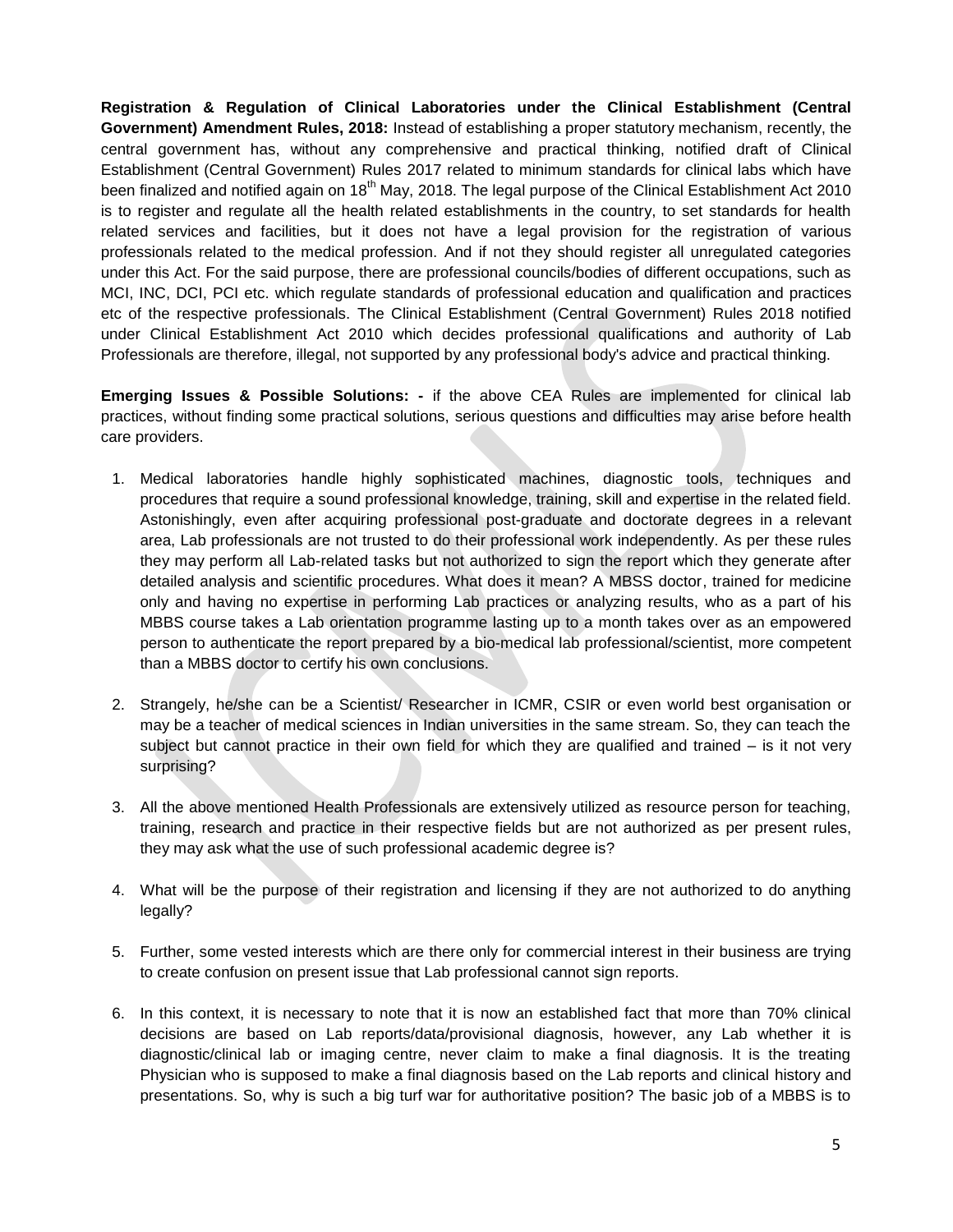practice in Allopathic system of Medicine and not in Lab practices which is an independent multispecialty field.

- 7. As far as MD Pathologists are concerned, yes, they are specialized for various pathological aspects like Histopathology/Histo-cytology etc. They should only be authorized for the said purpose. The statement that a Pathologist can sign any report in pathology is wrong. Simultaneously, there should be an equal and defined scope for other specialists like Microbiologists, Biochemists and Biomedical Technologists/ Scientists of related subjects as per their qualifications and experience.
- 8. Registration in MCI as a MBBS doctor does not empower them to rule the entire medical profession. As already submitted, no single health stream can claim supervisory rights over the health system in modern medicine. Otherwise, there are many other medical practitioners also, registered and licensed with their respective councils like BHMS, BUMS, BAMS etc, who too will sooner, rather than later, will demand their scope of practice in Lab services on the same pattern as being sought to establish in case of MBBS doctors.
- 9. One single activity does not make a profession. There are groups of identical function which make a profession. Therefore, overlapping of practices up to an extent with defined scope should be acceptable in present health system.
- 10. We must understand the difference between technological competencies and theoretical competencies. We cannot apply science without the technological competency which we learn by technological applications. The Clinical Laboratory procedures require both technological competencies and scientific knowledge. This is really very contrary approach of Ministry of Health that, on one side, they have taken many initiatives to manage the acute shortage of doctors and started Nurse practitioner and Pharmacy practitioner courses to support rural health system which is seriously affected due to shortage of doctors, and on the other side they wish to utilize their services for a different task which primarily is not their job. Government may appoint thousands of doctors by outsourcing or contractual process to manage present legal requirement or existing doctors may be asked to supervise lab services as additional responsibility but it is doubtful whether it will fulfill the actual purpose of quality of work and patient safety and accountability.

In view of the above scientific parameters and discussions, CEA Rules-2018 are irrational, biased and unconstitutional that need to be reviewed from a holistic viewpoint towards all professions. There should be a rationalized discussion of experts from related professions. Health care is a team effort in modern evidence based health care and the quality of laboratory results is of the utmost important tool for timely and an accurate diagnosis and treatment of the disease which is presently lagging behind due to lack of a comprehensive view of policy makers and law making agencies. It is also creating ambiguous situation due to lack of licensing and indefinite scope of practice of various professionals stake holders. If Ministry of health & FW is keen on providing a justified scope of practice, it needs to consider carefully the important aspects such as: level of Professional education and training; evidence-based assessment of roles; skill and capabilities of professionals, practicality in implementation; Study Curricula of professional courses and regulatory mechanism etc.

Further, overlapping scope of practice is reality in a rapidly changing health care environment. The criteria related to who is qualified to perform functions safely without risk of harm to the public are the only justifiable conditions for defining scope of practices as per suggested parameters. Government should examine the issue on merits make suitable changes. The poor and the destitute, cheated and deprived of better health service for generations now, look forward to them to fulfill their national duty to prepare a forward looking, all-embracing health system. People have waited for far too long for such a